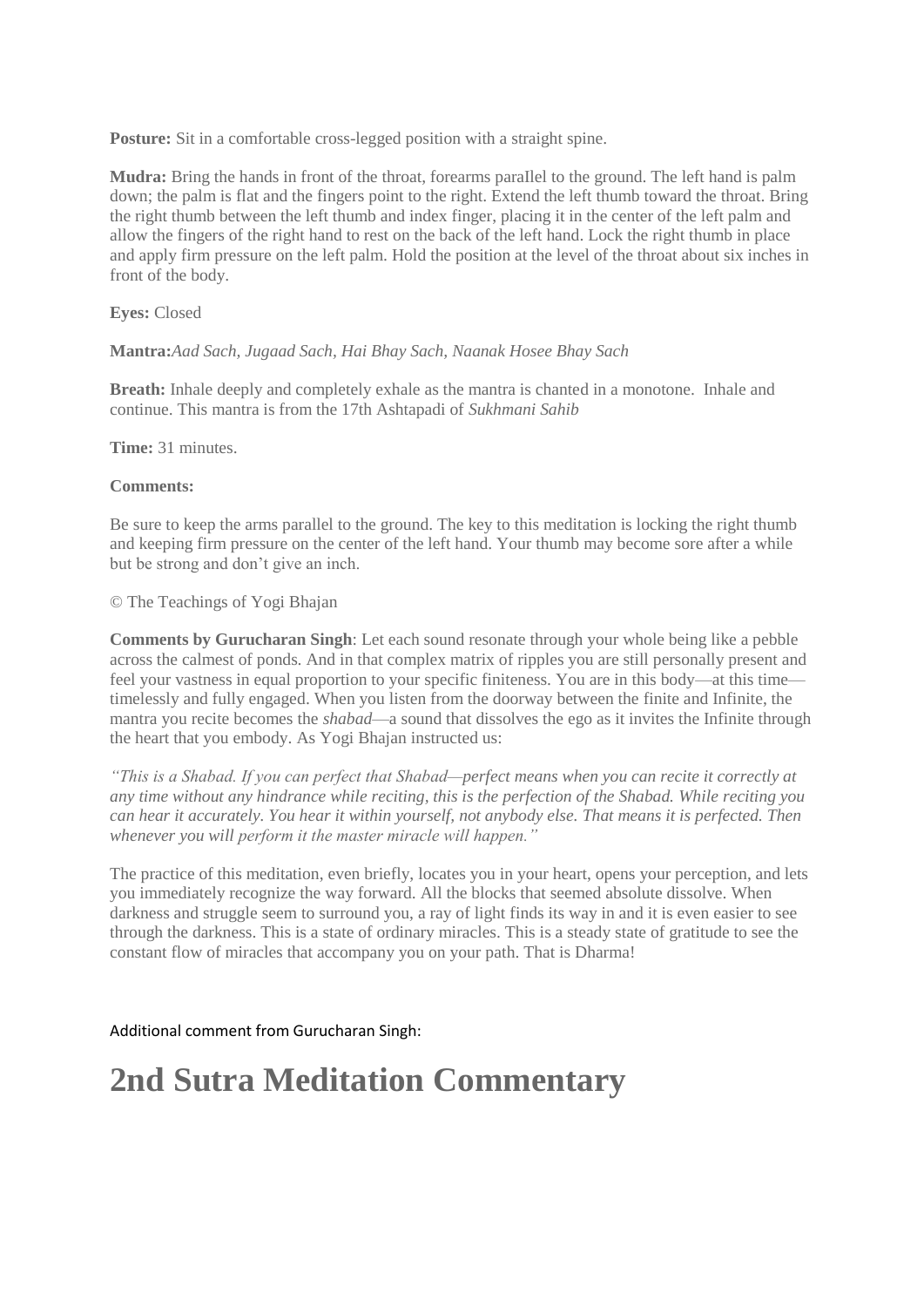

**Mandhavani Kriya: Aad Sach, Jugad Sach, Hai Bhay Sach,** 

**Nanak Hosee Bhay Sach**

This is a very special and sophisticated meditation. Yogi Bhajan shared this meditation as a way to cultivate, know and act from your heart. We need the clarity of our heart to know how to walk the path of spirit and fulfill ourselves as human beings.

As he explained it, each of us has a longing to touch the Infinite—to merge with and become the Infinite. This is a quality and a desire built deep within our nervous system and hosted by our spirit.

Sometimes we do not recognize that our finite experience in the human body is in part to create a polarity so we can experience the Infinite. The finite and the Infinite are like two hands which are there to both serve our heart. We feel the desire to expand and touch that infinite nature. We may express this as a desire for power, status, money, or to simply look bigger and better in our musculature or our fashions. But when we settle for these finite goals, instead of embracing the full light of our infinity, we often get entangled. We become stuck and can neither see nor accept our own light. As Yogi Bhajan put it, we settle for a single peanut butter sandwich instead of the ongoing feast of plenty that will continue for all our lives.

We get into this entangled state when we are upset by the intensity or misdirection of our emotions. We certainly embrace emotions as essential to a fulfilled life. And emotions are good as they connect us and help us know what's important. The problem comes in the moment when they become uncontrolled, imbalanced, or simply inappropriate to the realities that we face. Then they fail to serve the real desire of our heart. As Yogi Bhajan said:

"We have forgotten one thing. We have not come on this Earth to have a religion, not at all. We have not come here to do a business. These are all tools to achieve one thing-which is a basic human instinct—that this finite wants to merge in Infinity. We want to have not this, not that, but we want to have everything; we want to feel everything, we want to know everything, we want to merge in everything, and we want everything to merge in us. When you stop trying this, you destroy yourself. It destroys your mechanism because then you act against your own nature to seek Infinity."

In order to elevate ourselves as human beings and to stay on the path of our spirit, there are simple tools that can help us. They give us the clarity, courage and consciousness we need. This meditation is one of those tools.

The full effect of this meditation comes from a combination of three parts—the mudra, mantra, and meditative focus.

# **Mudra**

With the hand mudra we create a polarity. The right-hand is contracted, fiery and yang. The left-hand is relaxed, receptive and yin. The right thumb presses firmly in the center of the left-hand and the rest of the fingers of the right hand grab the back of the left-hand and squeeze almost like a pincer. We hold this firm claw-like grasp steadily. The point it's pressing is called the Talahrida. It is the 8th point on the Pericardium meridian. It connects to the triple warmer meridian as well. So it is an intersection of two streams—a polarity.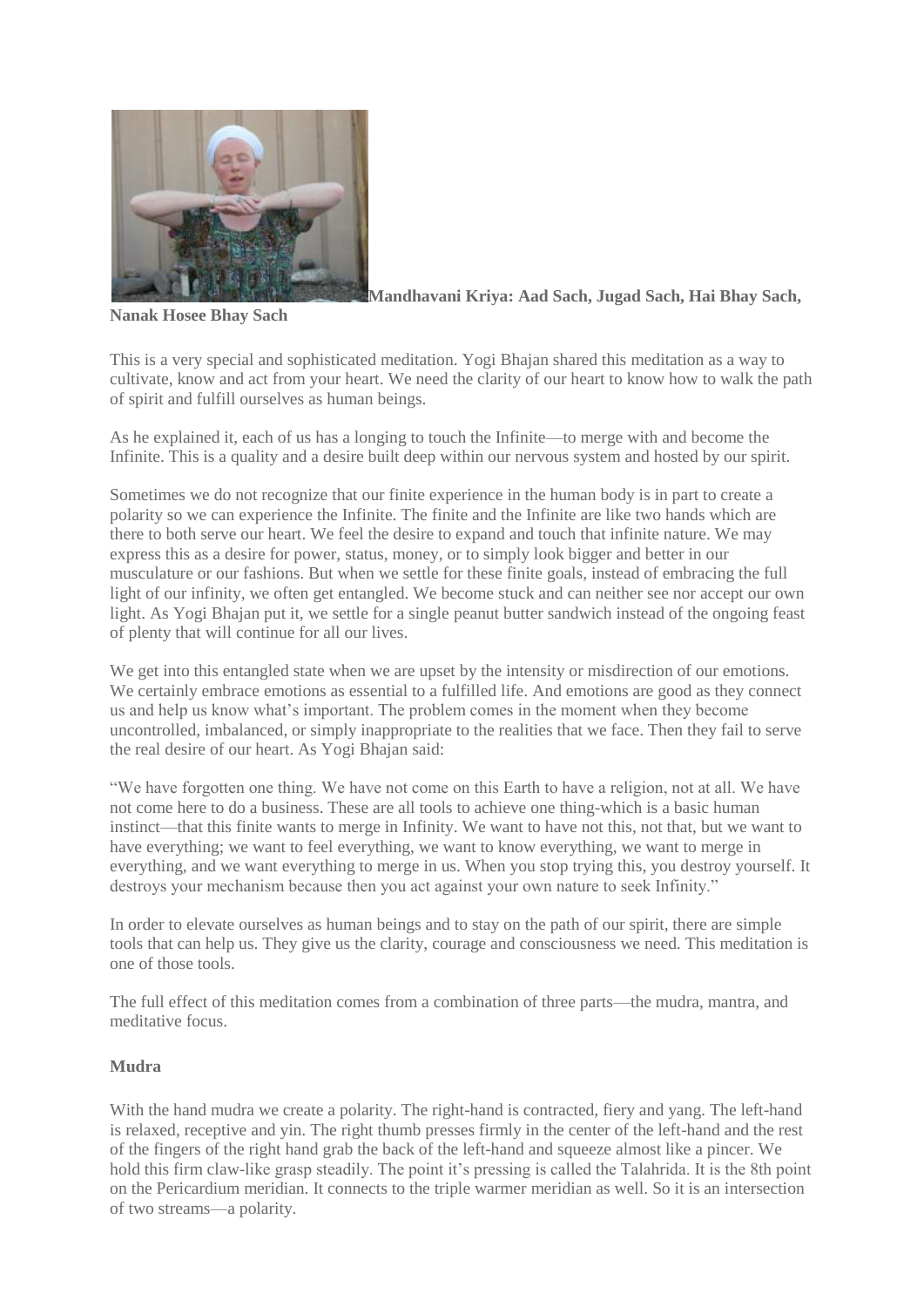This point in the system of yoga, a marma point, is known as the "protector of the heart." When this point is stimulated, its effect is to stabilize the sensations and expand the sensitivity of the heart. The heart becomes stable amidst all the different emotions and stressors that come from outside or inside us. For this reason, holding this point is also associated with good health in the lungs and heart and circulation, and even in the immune system.

When it is combined with the meditation and the breath it creates a state of extreme calm in which we can sense the entire subtle body. We become receptive to recognize the step we need to take along the line of our destiny. Instead of manipulating, using lies, self-deception, force or cleverness, we use recognition from our heart—our whole Self. We allow our infinity to guide us, speak to us, and show us each step along our way. When we recognize that step, we can act whole-heartedly with full courage and commitment. That commitment is elegant, precise and full of blessing.

The left-hand keeps the thumb extended pointing toward the throat. The left thumb is now open and receptive to the projection of each word, each creation of our consciousness. As we hold the mudra at the level of the throat, our forearms are parallel to the ground and this lifts our chest and heart center just a bit.

## **Mantra**

Add to this mudra the chant that was given by Baba Siri Chand—the seventeenth ashtapadi of Sukhmani Sahib. When he gave this mantra it varied from the contemporary language and scriptures. He was a master yogi who in fact trained several of the Sikh Gurus. When he spoke this mantra it unblocked the writing of what would become a beautiful scripture in the Sikh tradition. It has been used ever since to go to the essence of a situation, unblock and allow the miracle of what is already present to take birth.

This meditation is about essence and sensitivity from the heart. It locates our power in our consciousness and our elevated Self. In the accompanying lecture Yogi Bhajan helps us understand that we instinctually follow a leader or a hierarchy of fame or status. He asks us to go to essence as did Baba Siri Chand in that moment of miracle. He then explains that there is only one true path and that resides in your heart, as an individual, as you fully embrace both your particular situation and the Infinite of which you are part. In his own words, he says:

"No prophet who has spoken truth has spoken a different truth. But some have explained elaborately, some have just hinted it, some left it as a mystery, and some explained it with a mastery. That difference is there. There is no other difference. There is no Judaism, no Christianity, no Buddhism, no Islam, no Sikhism, no Hinduism, nothing. These are highways, byways and freeways. These are routes, and these routes have their lanes and rules….

Try to understand the concept that the human mind is not here, there or anywhere-- it is universal. It is our desire that becomes religion; Dharma is not religion. Dharma is to walk and whosoever falls, carry them up. It's a caravan. It is a walking path of righteousness. Everybody is equal. None is denounced."

To master this meditation is to see beyond our own impulse to categorize, separate our self from others, and judge. A master of this meditation who opens their heart never acts to destroy or condemn, but to create, elevate and deliver.

### **Deep Listening**

Add to these two components a third: the perfection of deep listening. We call it sunia—from a place of perfect inner stillness, you listen. Clear and alert that you speak each phoneme with your tongue. Equally clear that the Universe simultaneously vibrates without sound through your tongue. You hear the sounds you produce with both ears, with your whole mind, and with your heart. Let each sound resonate through your whole being like a pebble across the calmest of ponds. And in that complex